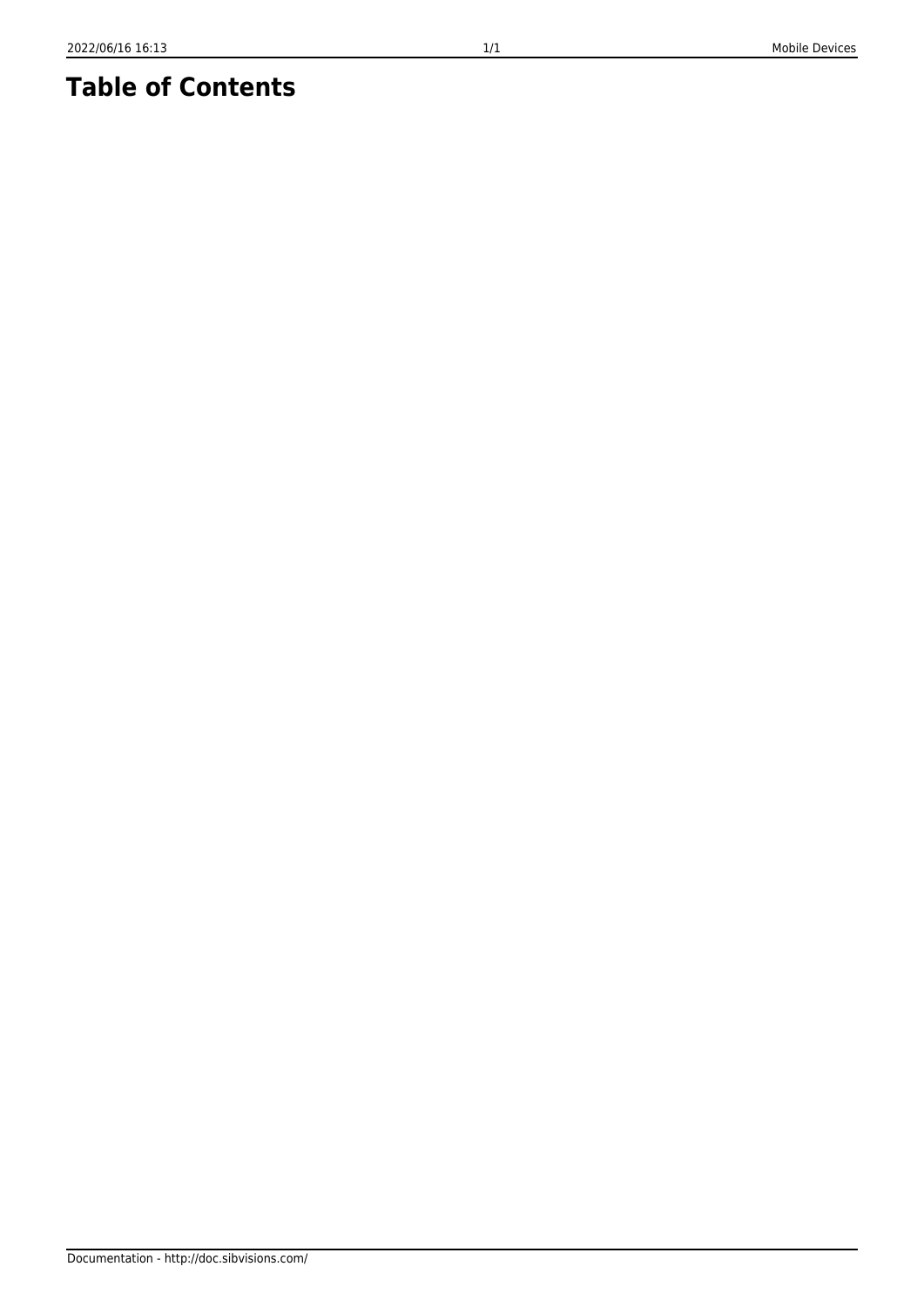If you're using mobile devices for your web application based on our Vaadin UI, you know that the resolution doesn't change automatically. The app will be shown as a desktop application but on your mobile device. It's not nice – especially on smartphones. However… mobile devices support viewport scaling if set via html page.

Another specific thing is that mobile devices support bookmarks of html pages. You can place a bookmark on the home screen(s) of your device. Such bookmarks should have custom icons. Usually it's a screenshot of the web page or the favorite icon.

We've built in support for both issues.

Our Vaadin UI will add following tags to the html page, if the application runs on a mobile device  $(identified via user agent = browser name):$ 

```
//iOS
<link href="apple-touch-icon.png" rel="apple-touch-icon" />
<link href="apple-touch-icon-76x76.png " rel="apple-touch-icon"
sized="76x76"/>
<link href="apple-touch-icon-120x120.png " rel="apple-touch-icon"
sized="120x120"/>
<link href="apple-touch-icon-152x152.png " rel="apple-touch-icon"
sized="152x152"/>
<link href="apple-touch-icon-180x180.png " rel="apple-touch-icon"
sized="180x180"/>
//Android
<link href="icon-normal.png " rel="icon" sized="128x128"/>
<link href="icon-hires.png " rel="icon" sized="192x192"/>
//WP
<meta name="format-detection" content="no" />
<meta name="msapplication-tap-highlight" content="no" />
```
If your application should be automatically scaled, simply change your deployment descriptor (web.xml) and add the following:

```
<init-param>
   <param-name>mobileView</param-name>
   <param-value>true</param-value>
</init-param>
```
to your servlet configuration.

This parameter will add the meta tag:

<**[meta](http://december.com/html/4/element/meta.html)** name="viewport" content="user-scalable=no,initial-scale=1.0" />

to the html page.

You don't need additional source code for mobile device support!